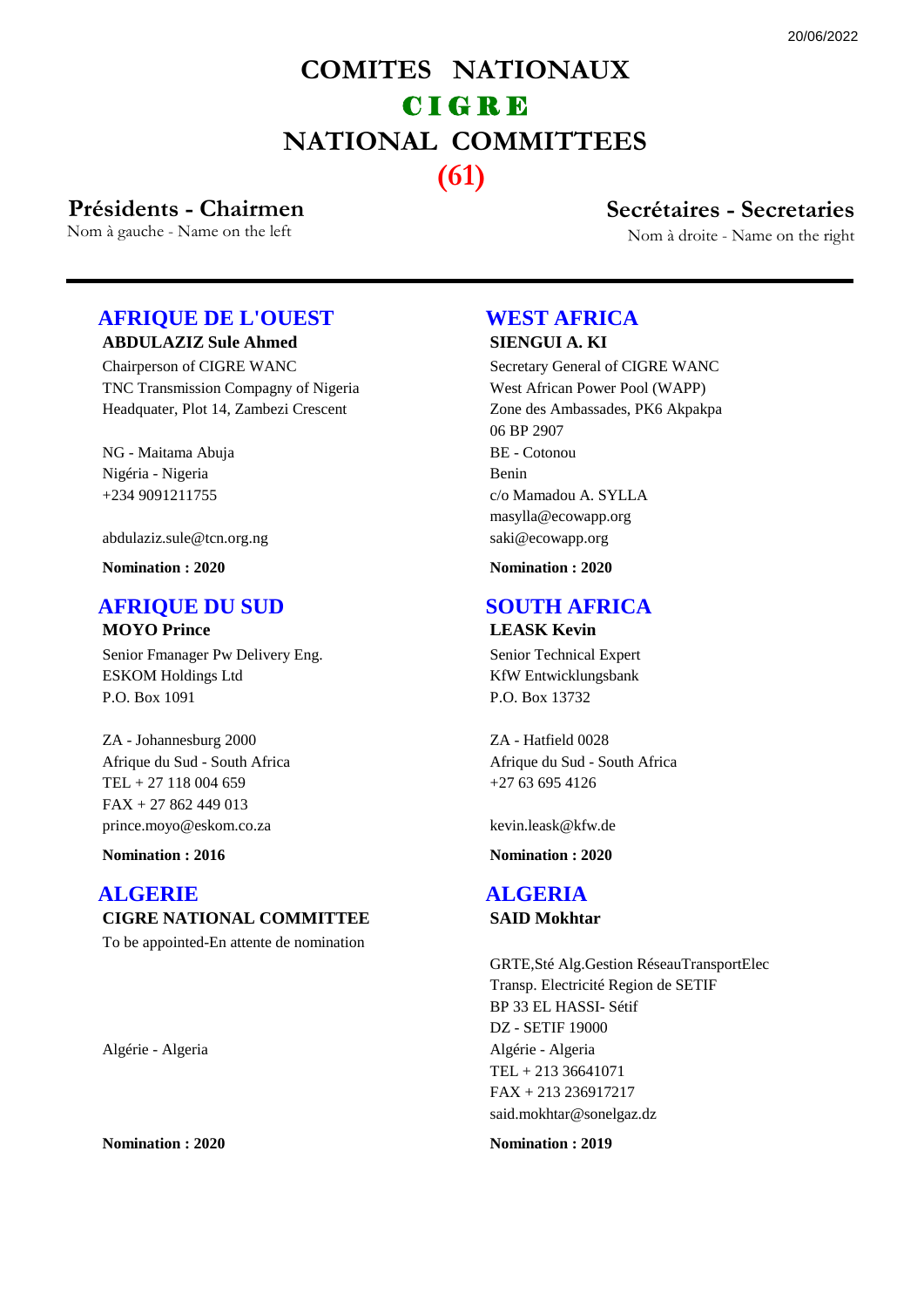## **ALLEMAGNE**

## **BREUER Wilfried**

Geschäftsführer Maschinenfabrik Reinhausen GmbH Falkensteinstr. 8

93059 Regensburg Allemagne - Germany

w.breuer@reinhausen.com

**Nomination : 2021**

## **ARABES (PAYS...DU GOLFE)**

**AL KHUSAIBI Thani Mohammed** TRANSMISSION AND PLANNING AFFAIRS ADVI Oman Electricity Transmission Company P. O. Box 1723 Posta Central Post Office Seeb 96899439626 Oman

thanialkhusaibi2456@gmail.com

**Nomination : 2021**

## **ARGENTINE**

#### **PAGOLA Guillermo Alejandro**

Chairman, CIGRE Argentine Nat. Comm. Centro de investigación de grandes redes Tucuman 810 - 4° P - Of. 17

AR-C1049AAR C.A. Buenos Aires TEL. +54 11 4328-6579 Argentine - Argentina guillermo.pagola@transener.com.ar FAX +54 11 4328-6579

**Nomination : 2018**

#### **McGOLDRICK Dr. Sean AUSTRALIE**

Chairman of ANC CIGRE **TasNetworks** 1 – 7 Maria Street, Lenah Valley 7008 PO Box 606 AU - Moonah TAS 7009 TEL +03 6271 6163 Australie - Australia

#### sean.mcgoldrick@tasnetworks.com.au

**Nomination : 2021**

#### **GERMANY**

#### **Benz Thomas**

Secretary GERMAN National Committee beim VDE Stresemannallee 15

DE - 60596 Frankfurt TEL +49 069 6308-480 Allemagne - Germany cigre@vde.com FAX +49 069 6308-9833

**Nomination : 2015**

## **ARAB STATES OF THE GULF**

**AL HAMMADI Abdul Aziz Ahmed** Secretary General of GCC CIGRE KAHRAMAA GCC CIGRE Villa#279, Street#850, Zone#30 697 DOHA 974 4462 0497 **O**atar abdulaziz974@yahoo.com 974 4462 0474

**Nomination : 2014**

## **ARGENTINA**

#### **CAMPOS Ariel**

Secretary, CIGRE Argentine Nat.Comm. Centro de investigación de grandes redes Tucuman 810 - 4° P - Of. 17

AR- C1049AAR C.A.Buenos Aires TEL. +54 11 4328-6579 Argentine - Argentina ariel.campos@transener.com.ar +54 11 4328-6579

**Nomination : 2018**

#### **AUSTRALIA**

**KILLEN Terence** Secretary Australian National Committee

PO Box 2178

AU - Toowong, Qld 4066 TEL +61 (0) 7 3310 8838 Australie - Australia

anc@cigreaustralia.org.au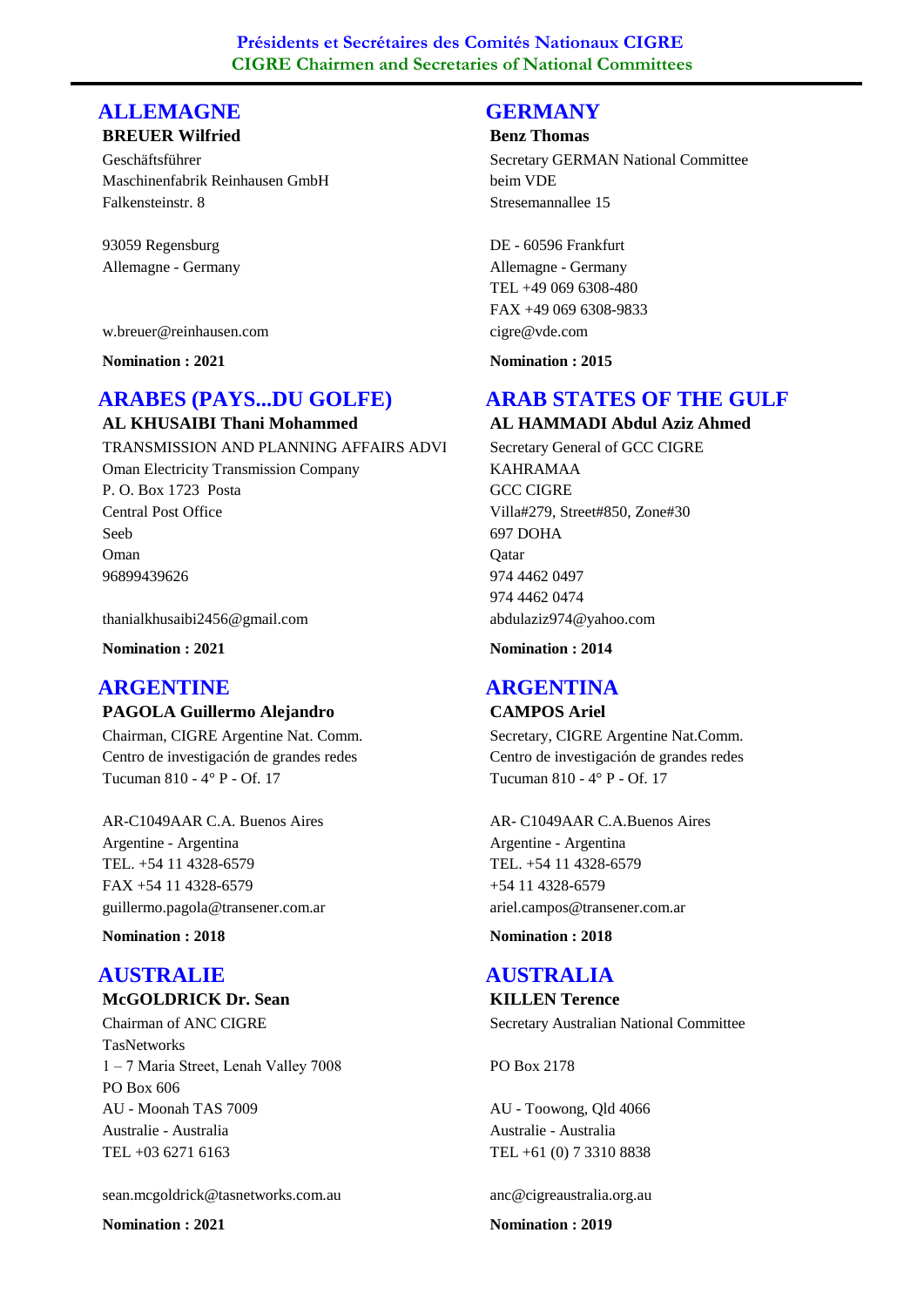#### **CHRISTINER Gerhard AUTRICHE**

Chairman Austrian NC, Managing Dir. Austrian Power Grid AG Wagramer Straße 19, IZD-Tower

1220 Wien +43 50320-56200 Autriche - Austria gerhard.christiner@apg.at +43 50320-156200

**Nomination : 2013**

## **BERGER Markus BELGIQUE**

ELIA s.a.

Boulevard de l'Empereur 20 BE 1000 Bruxelles +3225467367 Belgique - Belgium markus.berger@elia.be +3225467480

**Nomination : 2011**

## **BOSNIE HERZEGOVINE**

**Bicakcic Edhem** President BH K CIGRE Mula Mustafe Bašeskije 7/4

BA-71000 Sarajevo +387 33 227 036 Bosnie Herzégovine-Bosnia Herzegovina office@bhkcigre.ba +387 33 227 037

**Nomination : 2016**

## **CISNEIROS SAULO JOSÉ NASCIMENTO BRESIL**

President CN CIGRE - Brazil Praia do Flamengo 66 Bloco B, Salas 408 a 4011 BR - Flamengo Rio de Janeiro 22210-903 +55 (21)25565929 Brésil - Brazil saulo@cigre.org.br +55 (81) 9964755555

**Nomination : 2019**

#### **HRIBERNIK Wolfgang AUSTRIA**

Head of Electric Energy Systems AIT-Austrian Institut of Technology Giefinggasse 2

1210 Wien +43 50 550 6641 Autriche - Austria wolfgang.hribernik@ait.ac.at +43 50 550 6390

**Nomination : 2019**

## **BELGIUM**

**BELVAUX2 Alain**

SIEMENS Energy Guido Gezellestraat 123

BE-1654 Huizingen/Beersel +3225362489 Belgique - Belgium alain.belvaux.ext@siemens-energy.com +3225366900

**Nomination : 2021**

## **BOSNIA HERZEGOVINA**

**Tanović Esad** Secretary general BH K CIGRE Mula Mustafe Bašeskije 7/4

BA - 71000 Sarajevo +387 33 227 036 Bosnie Herzégovine-Bosnia Herzegovina general.secretary@bhkcigre.ba +387 33 227 037

**Nomination : 2020**

### **PEIXOTO CARLA DAMASCENO BRAZIL**

Director corp. matters CN CIGRE - Brazil Praia do Flamengo 66 Bloco B, Salas 408/4011 BR - Flamengo Rio de Janeiro 22210-903 +55 (21) 25565929 Brésil - Brazil carla.damasceno@cigre.org.br +55 (21) 981129621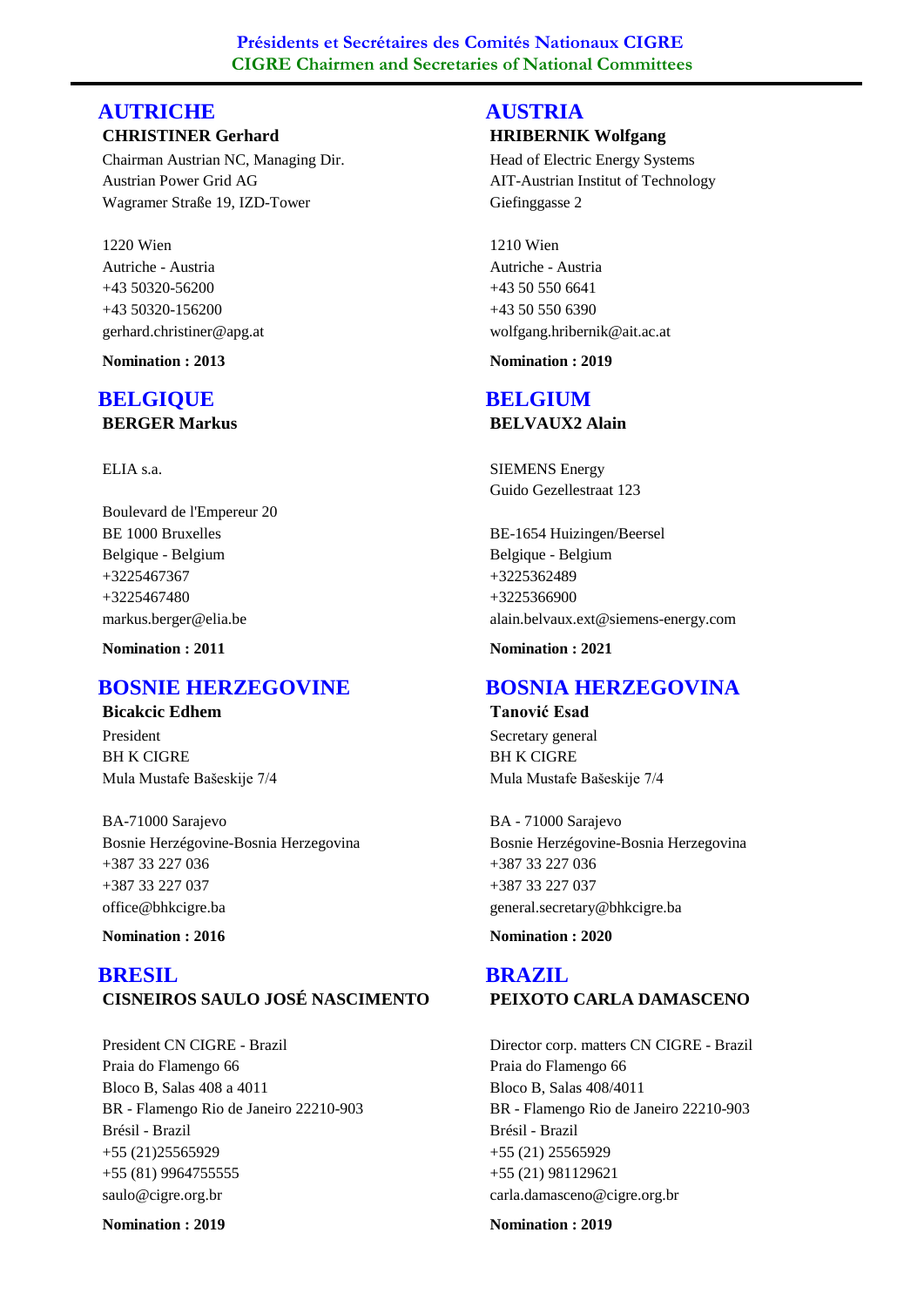#### **ZINCK Philip CANADA**

Chair, Canadian National Committee Emera Inc. 1223 Lower Water Street

CA - Halifax, Nova Scotia B3J 3S8 TEL +1 902 428-6393 Canada Phil.Zinck@emera.com FAX+1 709 730-6459

**Nomination : 2021**

## **CHILI**

**Hoelck Thjoernelund Katherine Marie** Consultora-Ingeniero Civil Eléctrico

Zenteno 3190- Osorno

CL - 5312485- Osorno TEL 569-993592936 Chili - Chile

kathyhoelck@gmail.com

**Nomination : 2022**

## **CHINE**

**LU Yanchang** Chair CSEE & Chair CIGRE Chinese NC CSEE,Chinese Society ElectricalEngg 86 Chang'an Avenue West

CN-Beijing 100031 TEL. 86 10 665 98 829 Chine - China yanchang-lu@cigre.org.cn FAX. 86 10 634 14 319

**Nomination : 2004**

## **PANTELI Mathaios CHYPRE**

University of Cyprus 1 Panepistimiou Avenue

CY - 2109, Aglantzia, Nicosia +35722892291 Chypre - Cyprus

panteli.mathaios@ucy.ac.cy

**Nomination : 2021**

## **CANADA**

**KOBZAR Michael**

Secretary Canadian National Committee

1577 North Service Road East

CA - Oakville, Ontario L6H 0H6 +1 647 968-5073 Canada

michael.kobzar@siemens-energy.com

**Nomination : 2021**

### **CHILE**

**Silva Pino Manuel Iván** Secretary Chile National Committee

Ortuzar 140, Depto.32 Nunoa CL- Santiago TEL + 562 23264 294 Chili - Chile

manuelsilva@cigre.cl

**Nomination : 2007**

## **CHINA**

**ZHAO Jianjun** c/o Ms. Chunli Wang CSEE - Chinese Soc.for Elect. Engg n°1, Lane 2 - Baiguang Road Xicheng District CN - Beijing 100761 TEL + 861063416712 Chine - China chunli-wang@csee.org.cn FAX + 861063414319

**Nomination : 2007**

### **PETROS C. Aristidou CYPRUS**

Cyprus University of Technology Saripolou 33

CY - 3036 Lemesos +357 25002618 Chypre - Cyprus

petros.aristidou@cut.ac.cy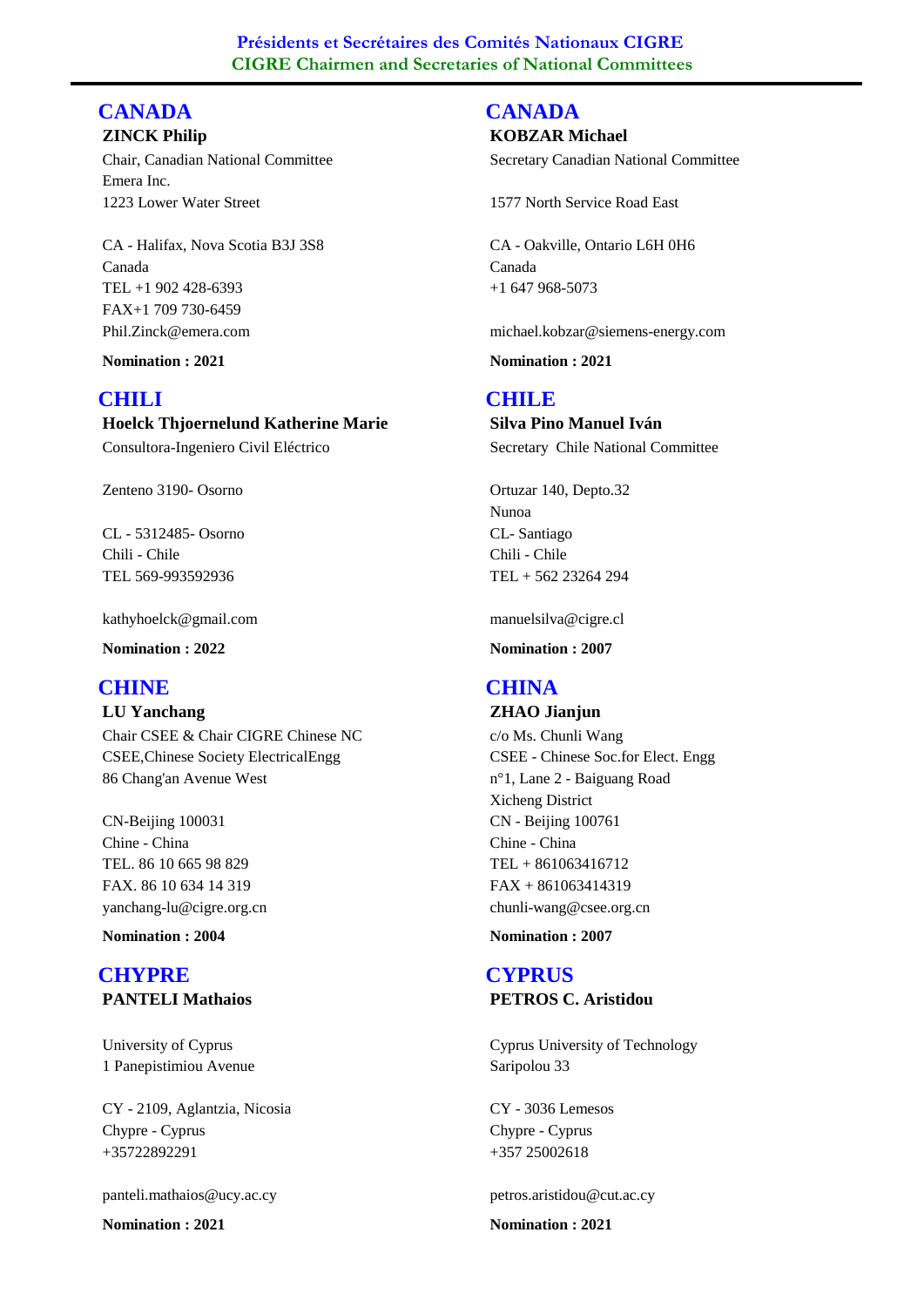## **COLOMBIE**

#### **ARBOLEDA Maria Nohemi**

Chairman Colombian National Committee XM SA ESP - Grupo ISA Calle 12 sur numero 18 - 168

CO - Medellin Tel: +57 4 3157811 Colombie - Colombia

mnarboleda@xm.com.co

**Nomination : 2017**

### **COREE**

**Cho Seok**

CEO Hyundai Electric & Energy Systems Co., L Bundang First Tower 5th Floor, 55, Bundang-ro, Bundang-gu, Seongnam-si, 13591\_Seongnam-si, 82-31-8006-6555 Corée - Korea

scho1111@hyundai-electric.com

**Nomination : 2021**

#### **SLIPAC GORAN CROATIE**

Chairman of CIGRE NC of Croatia HEP d.d. UL GRADA VUKOVARA 37

HR-10000 ZAGREB Croatie - Croatia

goran.slipac@hep.hr

**Nomination : 2019**

#### **DANEMARK**

**LETH BAK Claus**

Chairman CIGRE Danish Nat. Committee AAU-Aalborg University Department of Energy Technology Pontoppidanstraede 111 DK - 9220 Aalborg East TEL +45 9940 9281 Danemark - Denmark

clb@et.aau.dk

**Nomination : 2018**

#### **ZAPATA URIBE Jaime Alejandro COLOMBIA**

Secretary Colombian National Committee XM SA ESP - Grupo ISA Calle 12 sur numero 18 - 168

CO - Medellin Tel: +57 4 3157886 Colombie - Colombia

jazapata@xm.com.co

**Nomination : 2017**

## **KOREA**

**LEE Dong-il** Secretary of the KOREAN NC CIGRE KOREA 3F KOEMA B/D, 10-3, Bangbae-ro 10-gil Seocho-gu Seoul KR - 06704 Seoul TEL + 82-01-8509-5883 Corée - Korea dilee4919@hanmail.net FAX +82-42-865-5809

**Nomination : 2016**

#### **FILIPOVIC-GRCIC Bozidar CROATIA**

General Secretary HRO CIGRÉ Berislavićeva 6

HR - 10000 Zagreb TEL. +385 1 487 25 07 Croatie - Croatia bfilipovic-grcic@hro-cigre.hr FAX. +385 1 487 25 01

**Nomination : 2008**

#### **LUNDSGAARD LARSEN Anette DENMARK**

Secretary CIGRE Danish Nat. Committee Department of Energy Technology Pontoppidanstraede 111, room 1.106

DK - 9220 Aalborg East Danemark - Denmark

all@et.aau.dk **Nomination : 2018**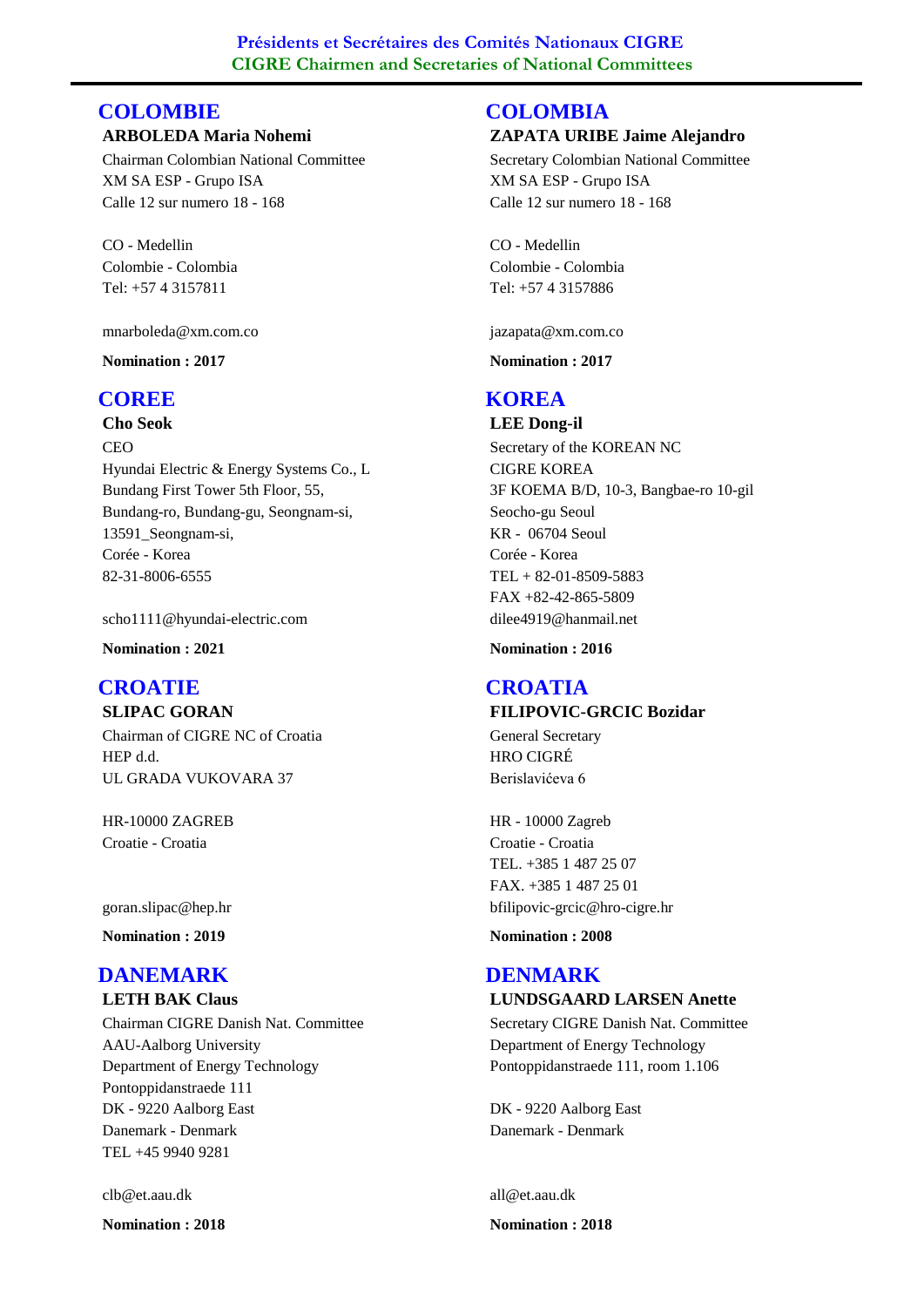## **EGYPTE**

**Elmorshedy Ahdab Mohammed Kamel Dr.** President CIGRE Egyptian Nat. Committee

Ramsis St. El Abbassia

EG - Le Caire TEL. +201223422553 Egypte - Egypt ahdabmk@yahoo.com FAX (+202) 23860301

**Nomination : 2016**

## **ESPAGNE**

**Iglesias Díaz Javier**

Chairman CIGRE SPAIN Nat. Committee Red Eléctrica de España, S.A.U. P° Conde de los Gaitanes, 177

ES-28109 Alcobendas. Madrid +34 91 650 20 12 Espagne - Spain

jiglesias@ree.es

**Nomination : 2018**

#### **PALU Ivo ESTONIE**

Chairman CIGRE National Committee Prof. Dir Tallin Unversity of Technology Ehitajate tee 5

ES - 19086 Tallinn TEL +372 620 3752 Estonie - Estonia ivo.palu@ttu.ee FAX +372 520 1882

**Nomination : 2018**

#### **ROOT Christopher E. ETATS UNIS**

Chief Operating Officer Vermont Electric Power Company 366 Pinnacle Ridge Road

Rutland, VT, 05701 802-770-6231 Etats Unis - United States Christop\_root@comcast.net Fax: 603-888-0626

**Nomination : 2021**

#### **EGYPT**

#### **AZIZ Viola Gamil**

Secretary CIGRE Egyptian Nat. Committee Freelance Energy Efficiency Consultant 4 Nakhla El Motei St.

EG - Heliopolis - Cairo 002-0120500218 Egypte - Egypt viola\_zaklama@yahoo.com 02-23422923

**Nomination : 2008**

## **SPAIN**

**Rodríguez Herrerías Pablo** Secretario CN CIGRE Red Eléctrica de España, S.A.U. P° Conde de los Gaitanes, 177

ES-28109 Alcobendas. Madrid +34 91 650 20 12 Espagne - Spain prodriguez@ree.es +34 91 650 45 42

**Nomination : 2014**

## **CIGRE NATIONAL COMMITTEE ESTONIA**

To be appointed-En attente de nomination

Estonie - Estonia

#### **Nomination :**

## **UNITED STATES**

**RUSSELL Dr. B. Don**

Regents Professor Texas A & M University 238 WEB, 3128 TAMU

College Station, TX 77843-3128 979-845-7912 Etats Unis - United States bdrussell@tamu.edu FAX 979-458-1139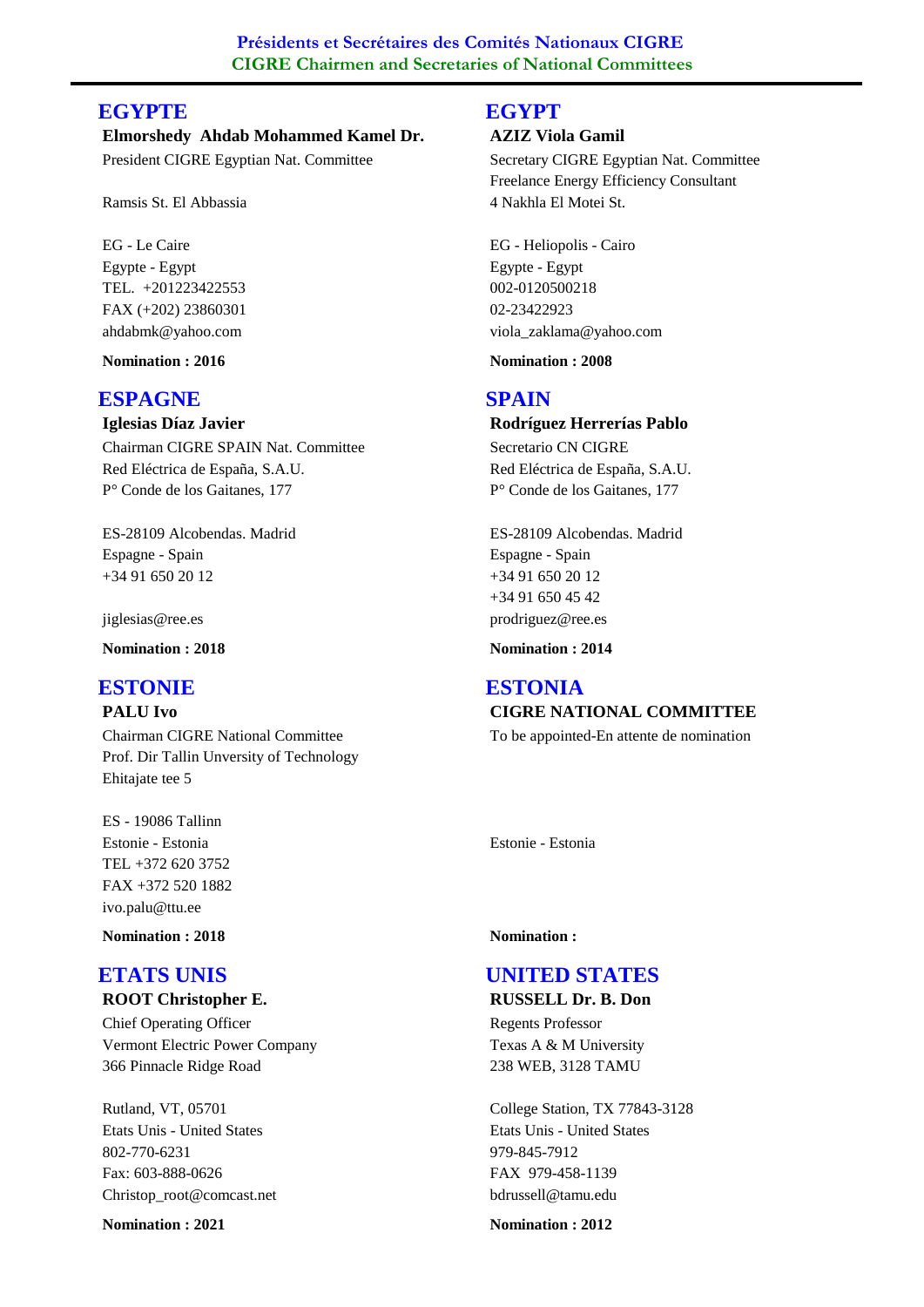## **FINLANDE**

**Haarla Liisa** Chair of the Finnish NC, Adviser Fingrid Oyj Haapaperhosentie 26 A 2

FI-00410 Helsinki +358 40 550 2033 Finlande - Finland

liisa.haarla@fingrid.fi

**Nomination : 2012**

## **FRANCE**

**NAKACHE JEAN**

Président Directeur Général SEDIVER 9/11 Allée de l'Arche

FR-92400-COURBEVOIE 146141509 France

jean.nakache@sediver.com

**Nomination : 2021**

#### **AMUZASHVILI Giorgi GEORGIE**

Member of the management board GSE- Georgian State Electrosystem 2 Baratashvili Street,

GE - Tbilisi, 0105. Georgia TEL +995 32 510109 Georgie - Georgia giorgi.amuzashvili@gse.com.ge FAX +995 32 989817

**Nomination : 2018**

#### **KAMPOURIS Ioannis GRECE**

Chairman of CIGRE NC of Greece IPTO - Independent Power Transm.Operator 89 Dyrrachiou & Kifissou Str.

GR - 10443 ATHENS +30 210 5192842 Grèce - Greece

kabouris@admie.gr

**Nomination : 2021**

## **FINLAND**

#### **KACK Ella**

Secretary of CIGRE Finland NC Fingrid Oyj P.O.Box 530

FI-00101 Helsinki TEL +358 40 5466 117 Finlande - Finland

ella.kack@fingrid.fi

**Nomination : 2016**

### **FRANCE**

#### **TAILHADES Philippe**

Directeur Marketing technique Gimélec 17, rue de l'Amiral Hamelin

FR - 75783 PARIS Cedex 16 TEL +33 01 45 05 71 45 France ptailhades@gimelec.fr Secrétaire J.Collat 01 45 05 71 51

**Nomination : 2017**

## **GEORGIA**

#### **ARZIANI Giorgi**

PARVUS Wind GSE- Georgian State Electrosystem M.Kostava st, 37-39 Tbilisi 0179 TEL +995 595088273 Georgie - Georgia giorgi.arziani@parvusgroup.ge FAX +995 32 989817

**Nomination : 2018**

## **GREECE**

#### **PAPATHANASSIOU Stavros**

Secretary of CIGRE NC of Greece NTUA-Nat. Technical University of Athens 13 B Davaki St.

GR - 15121 PEFKI +30 210 772 3658 Grèce - Greece

st@power.ece.ntua.gr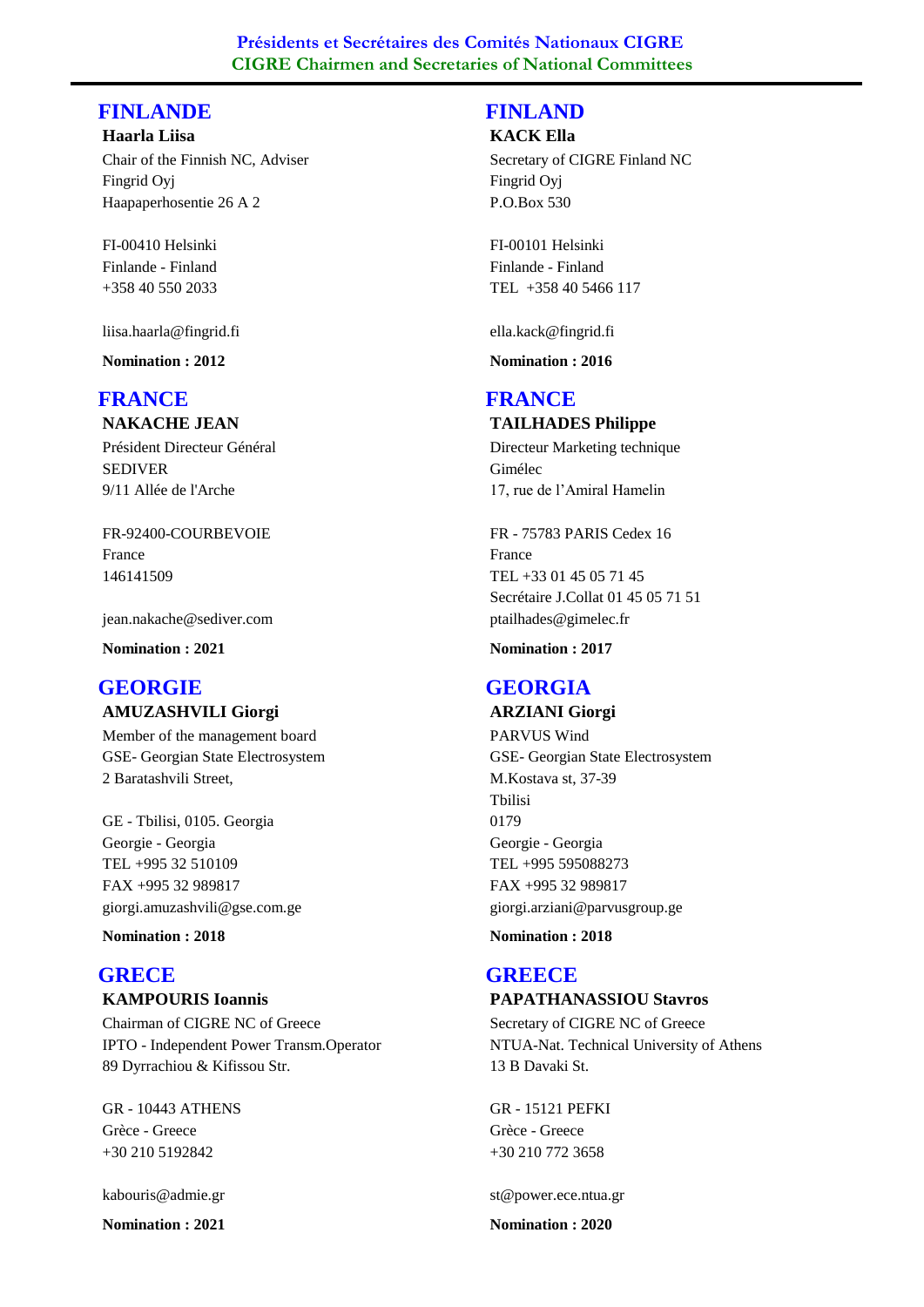## **HONGRIE**

#### **NEMETH Dr. Balint**

Chairman of CIGRE Hungary Budapest UniversityTechnology& Economics Egry József u. 18.

HU - 1111 Budapest Hongrie - Hungary

nemeth.balint@vik.bme.hu

**Nomination : 2022**

### **INDE**

#### **Jha Indu Shekhar**

Chairman of CIGRE NC in India Central Elec. Regulatory Commission H.No: 654, Sector 10A, Gurgaon-122001 IN - Haryana TEL. 91 11 6564 751 Inde - India isjha@powergridindia.com FAX. 91 11 6564 758

**Nomination : 2016**

## **INDONESIE**

**DARNEL Ibrahim Herman**

Dr., Chairman CIGRE NC PT Elektrisia Consulting Chez Dedar, Jl Asem Dua no 9 Cipete ID - 12410Jakarta TEL. 62 811 101 526 Indonésie - Indonesia hermandarnel@yahoo.com FAX. 62 021 5292 0190

**Nomination : 2006**

#### **HAERI Homayoun IRAN**

Chairman of Cigre Iran , Deputy Minister of Energy Building Vali Asr avenue / PO Box 1996833611

IR - Tehran Iran

power@moe.gov.ir

**Nomination : 2018**

## **HUNGARY**

#### **MOHOS Dr. Andras**

Secretary of CIGRE Hungary Budapest UniversityTechnology& Economics Egry József u. 18

HU - 1111 Budapest Hongrie - Hungary

mohos.andras@vik.bme.hu

**Nomination : 2022**

## **INDIA**

**A K Dinkar** Secretary CIGRE INDIA National Committee

Central Board of Irrigation & Power Plot No. 4, Malcha Marg IN - New Delhi-110021 TEL +91 11 261 15984 Inde - India vishandutt@cbip.org FAX +91 11 261 16347

**Nomination : 2020**

## **INDONESIA**

#### **GINTING Cawir Damai**

Director PT. High Volt Technology Office 88 Tower A, 32th Floor Kota Kasablanka ID - JAKARTA 12870 TEL. 62 859 2123 1859 Indonésie - Indonesia cawir.ginting@highvolt-technology.com FAX. 62 21 2128 2204

**Nomination : 2006**

## **IRAN**

#### **Ghelichi Faramarz**

Deputy, Transmission Lines &Distrib Monenco Iran N.12 , Attar Str., Vliasr Ave., Vanaq Sqr., IR - Tehran 1994643411 Tel + 98 21 81962624 Iran ghelichi.faramarz@monencogroup.com Fax + 98 21 88877394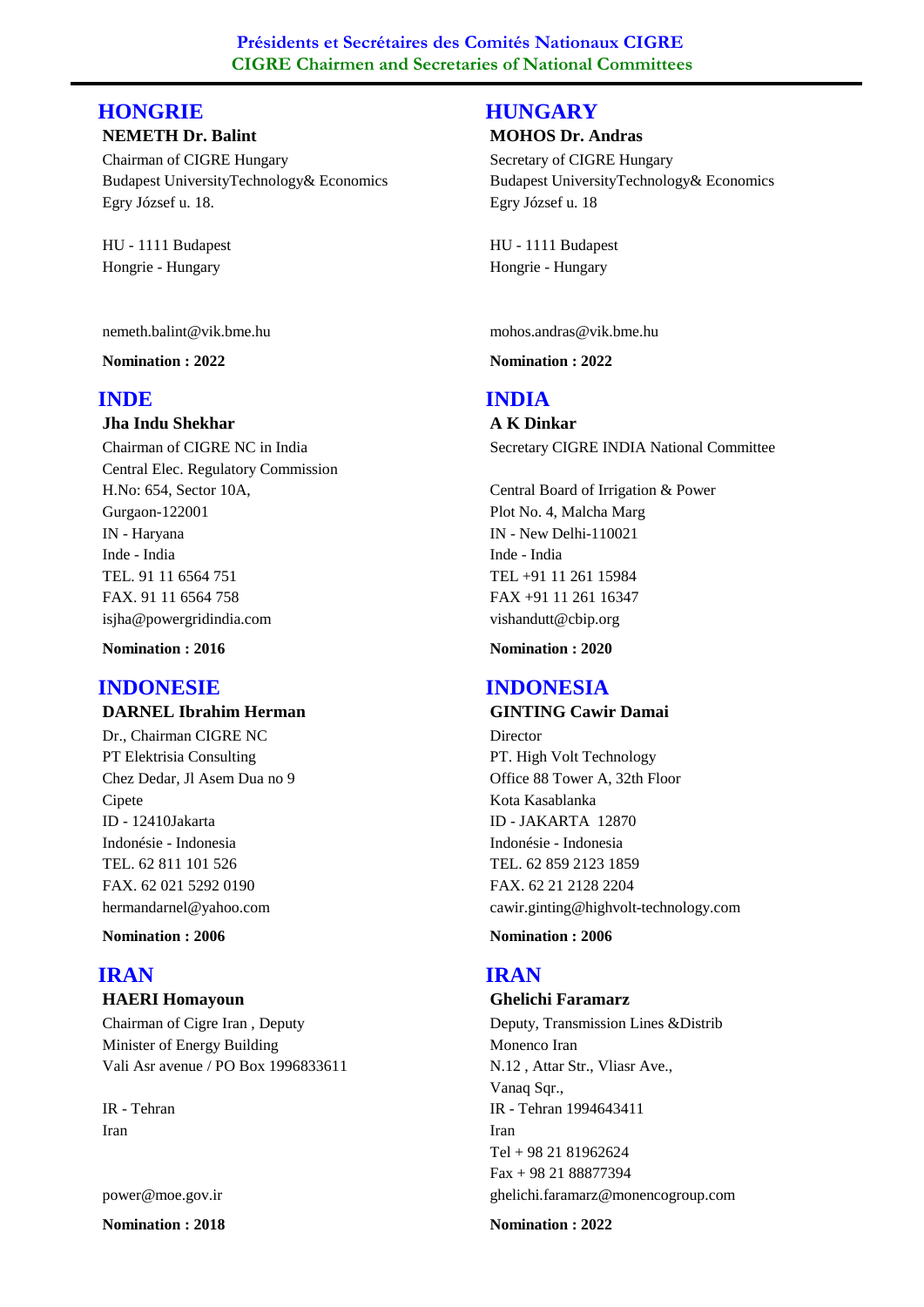## **IRLANDE**

#### **DONAGHY Robert**

Chairman CIGRE Ireland Nat. Committee ESB EMP One Dublin Airport Central Dublin Airport IE-CO. DUBLIN +353 1 7038243 Irlande - Ireland

Robert.Donaghy@esb.ie

**Nomination : 2018**

## **ISLANDE**

#### **ASMUNDSSON Gudmundur Ingi**

CEO/Chairman CIGRE Iceland Nat.Com. LANDSNET Gylfaflöt 9

IS - 112 Reykjavik TEL +354 563 9300 Islande - Iceland

gudmunduri@landsnet.is

**Nomination : 2015**

## **ISRAEL**

**LEVINZON Alexander**

Consultant Israel Electric Hantke 36

IL-Haifa 34608 TEL. + 972-52997094 Israël - Israel levinzon.alx@gmail.com FAX. +972-4-8346133

**Nomination : 1996**

## **ITALIE**

## **CARLINI Enrico Maria**

Chairman Italian National Committee TERNA Rete Italia S.p.A via Benigni, 21

IT - 00196 Rome TEL+39 06 8313 8993 Italie - Italy enricomaria.carlini@terna.it FAX +39 06 8313 8858

**Nomination : 2022**

## **IRELAND**

#### **NEEDHAM Mark**

Secretary of CIGRE Ireland Nat Committee EirGrid Block 2 - The Oval 160 Shelbourne Rd-Ballsbridge IE-Dublin 4 Irlande - Ireland

mark.needham@eirgrid.com

**Nomination : 2019**

## **ICELAND**

**CIGRE NATIONAL COMMITTEE** To be appointed-En attente de nomination

Islande - Iceland

#### **Nomination :**

#### **ELLENBOGEN Marcel ISRAEL**

Secr.CIGRE Israel Nat.Committee Israel Electric 50, Haalon Str. Apt. 2 Transmission Technical Office IL-Nesher 3681147 TEL.+ 972 4 818 3249 Israël - Israel marcelloe@iec.co.il FAX. +972723428186

**Nomination : 2002**

## **ITALY**

#### **IMPOSIMATO Claudia**

Secretary, CIGRE Italian Nat.Commit RSE S.p.A Via Rubattino 54

IT - 20134 Milano MI TEL. +39 02 399 25 308 Italie - Italy cigre.italy@rse-web.it FAX +39 02 399 25 557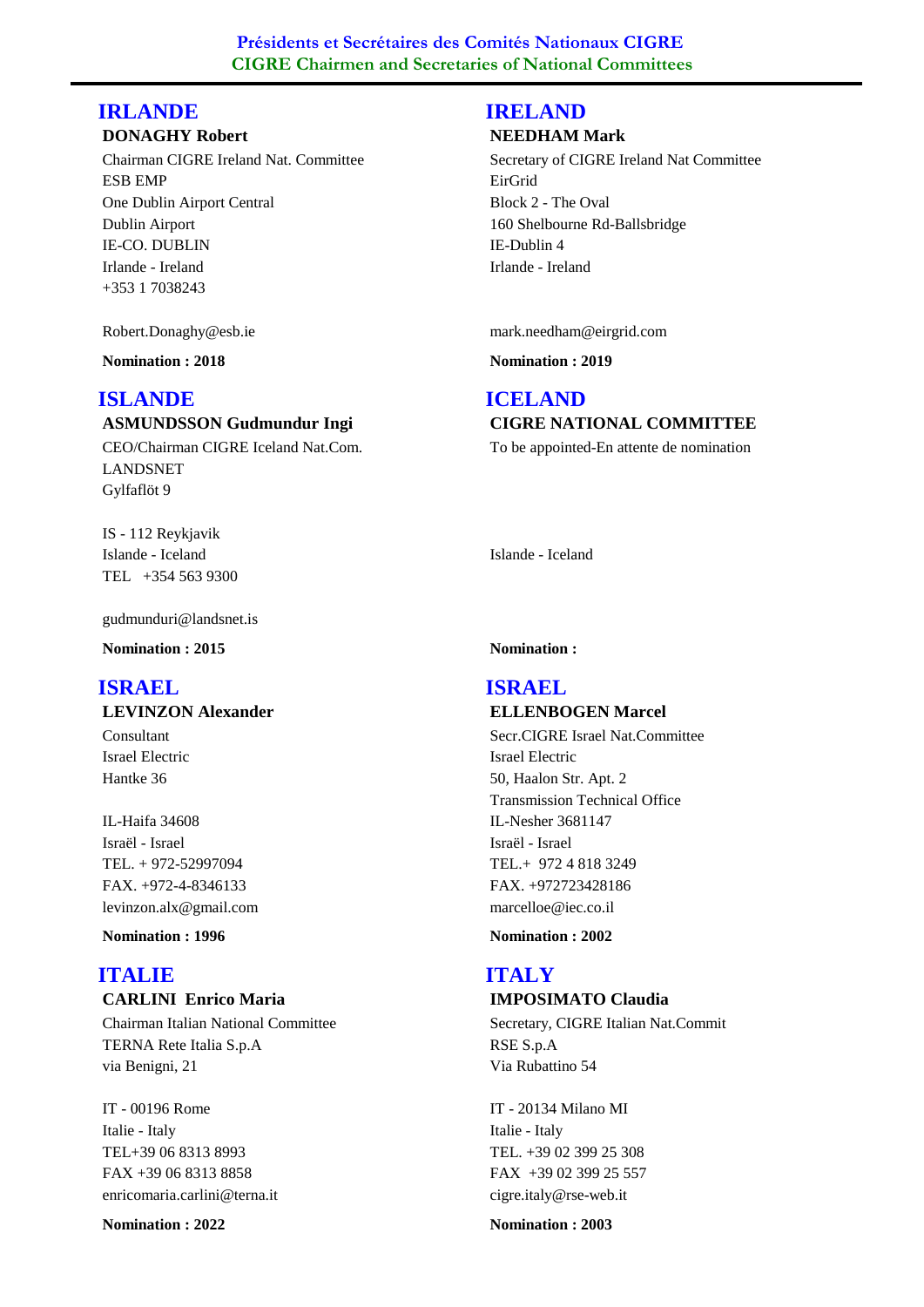## **OKAMOTO Hiroshi JAPON**

2-10-18 Higashigaoka Meguro-ku JP - Tokyo 152-0021 +81 3 5433 2126 Japon - Japan okamoto.h@tepco.co.jp +81 3 5433 2126

**Nomination : 2021**

## **JORDANIE**

#### **ALRAWASHDEH Amjad**

JCNC Chairman NEPCO National Electric Power Company PO Box 2310

JO - Amman 11181 TEL +962 (06) 5858615 Ext:6101 Jordanie - Jordan

arawashdeh@nepco.com.jo

**Nomination : 2018**

## **KOSOVO**

**BULA Mehmed** Chairman of KOSOVO CIGRE Nat. Committee Prof. Dr. Str. Isa Boletini Nr. 39,

KS - 10000 Pristina, Republic of Kosovo TEL +386 493 49456 KOSOVO

info@cigre-ks.com

**Nomination : 2017**

## **MACEDOINE NORD**

**TRPOVSKI Blagojce** President of CIGRE North Macedonia ELEM Ul. 11 Oktomvri br. 9

MK - 1000 Skopje TEL. + 389 77 623 432 Macédoine Nord - North Macedonia

blagojche.trpovski@elem.com.mk

**Nomination : 2019**

## **JAPAN**

#### **FUKUI Shinta**

Professor / JNC Secretary, Dr. Toyo University Faculty of Science and Engineering 2100 Kujirai, Kawagoe, JP - Saitama 350-8585 +81 49 239 1556 Japon - Japan fukui@toyo.jp +81 49 233 1855

**Nomination : 2009**

## **JORDAN**

**AL ASSAF Eid** General Secretary of JCNC NEPCO,National Electric Power Co. PO Box 2310

JO - Amman 11181 TEL. 962 6 586 5171 Jordanie - Jordan eassaf@nepco.com.jo FAX. 962 6 581 8336

**Nomination : 2014**

## **KOSOVO**

**XHEVAT Lila** Secretary of KOSOVO CIGRE Nat. Committee

Str. Isa Boletini Nr.39,

KS - 10000 Pristina, Republic of Kosovo TEL +377 441 29221 KOSOVO

xhlila@yahoo.com

**Nomination : 2017**

## **NORTH MACEDONIA**

**ATANASOVSKI Metodija** Secretary of CIGRE North Macedonia Professor University Sv Kliment Ohridski

Technical Faculty Bitola MK - 7000 Bitola

Macédoine Nord - North Macedonia

metodija.atanasovski@uklo.edu.mk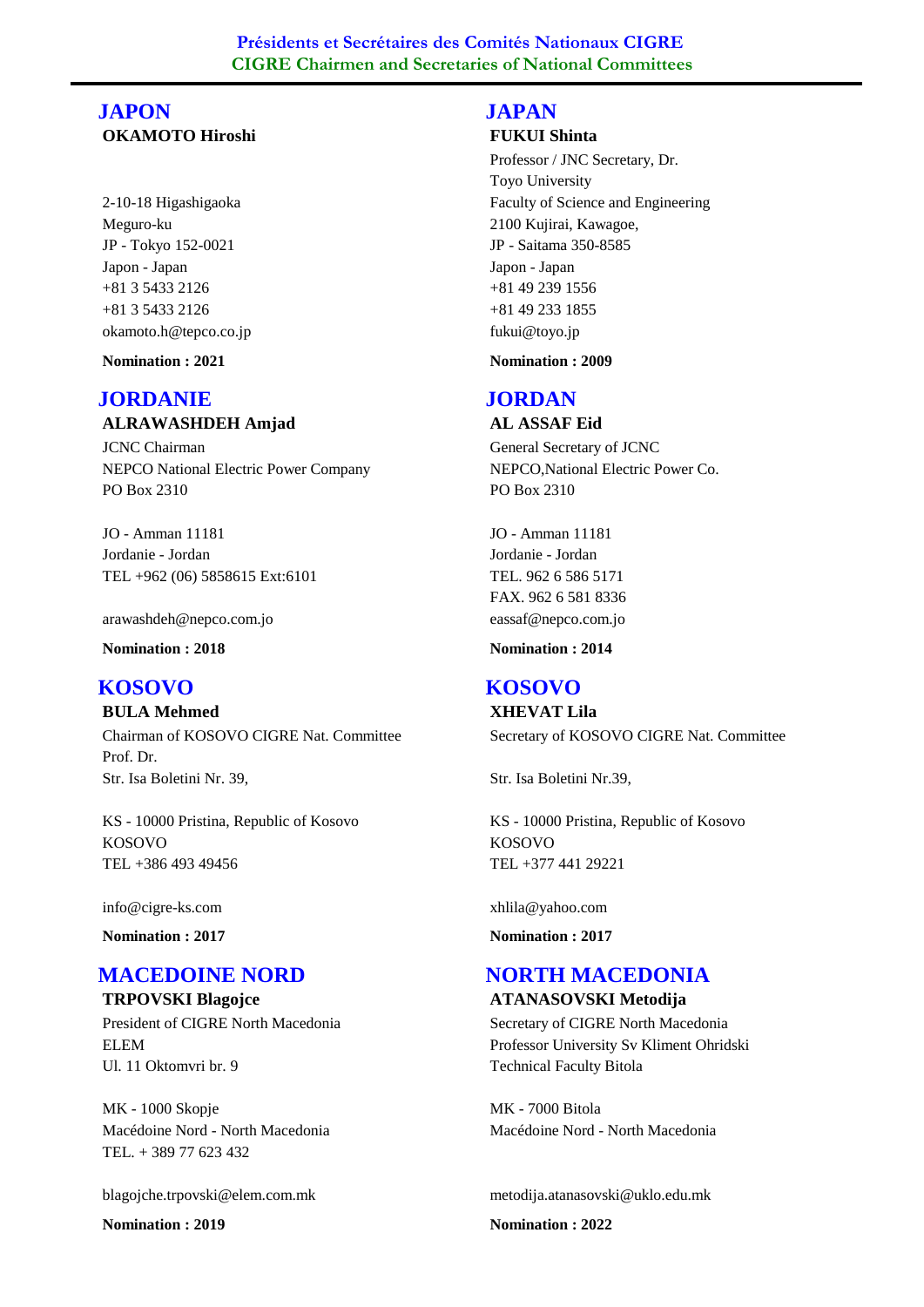## **MALAISIE**

#### **MOHD Datuk Seri Ir. Azman**

Chairman of CIGRE NC in Malaysia Tenaga Nasional Berhad TNB Head Quarters, 129 Jalan Bangsar, PO Box 11003 MY - 50732 Kuala Lumpur TEL + 60322966177 Malaisie - Malaysia malaysia.ncchair@cigre.org FAX + 60322840223

**Nomination : 2016**

## **MEXIQUE**

### **AGUIRRE RIVADENEYRA Gerardo**

President of CIGRE MEXICO Comisión Federal de Electricidad Calle Don Manuelito # 32 Col Olivar de los Padres Alc Á. Obregón MX - CDMX,MEXICO 01780 TEL +25535001047 Mexique - Mexico

gerardo.aguirre68@gmail.com

**Nomination : 2022**

## **MIJAJLOVIC Predrag MONTENEGRO**

Test and Commissioning Engineer CGES Montenegrin ElecTrans System Bulevar Svetog Petra Cetinjskog 18

ME - 81000 Podgorica TEL +382 20 407 649 Montenegro predrag.mijajlovic@cges.me FAX +382 20 407 652

**Nomination : 2020**

**LOKEN RANNVEIG S. J., MRS NORVEGE**

#### BREKKELIA 10 F

NO\_0882 OSLO +47 90 05 94 82 Norvège - Norway rannveig.loken@statnett.no +47 23 90 30 01

**Nomination : 2022**

## **MOHAMED HASRUL WIRA LOUBNA MALAYSIA**

SECRETARY OF CIGRE MALAYSIA TNB GRID DIVISION LEVEL 24, DUA SENTRAL NO. 9 JALAN TUN SAMBANTHAN MY - 50470 KUALA LUMPUR FT 6013 397 6009 Malaisie - Malaysia hasrulwira@tnb.com.my 603 2180 2288

**Nomination : 2020**

## **MEXICO**

#### **REALPOZO DEL CASTILLO Pablo Enrique**

Secretary of CIGRE MEXICO Gerente de Proyectos de L.T. y S.E. Paseo de la Reforma n. 164 Col. Juárez MX - Cuahutémoc, CDMX, 06600 TEL +52 55 5100 0094 Mexique - Mexico

prealpozo@hotmail.com

**Nomination : 2022**

## **MONTENEGRO**

**Kostic Vladimir**

EPCG Vuka Karadzica 2

81400 Niksic +38268500597 Montenegro

vladimir.kostic@epcg.com

**Nomination : 2022**

#### **NORWAY**

**Brattbakk Bjørnar** Secretary Norwegian National Committee

P.O. Box 7184, Majorstuen

NO - 0307 OSLO +47 916 09 238 Norvège - Norway

cigrenorway@gmail.com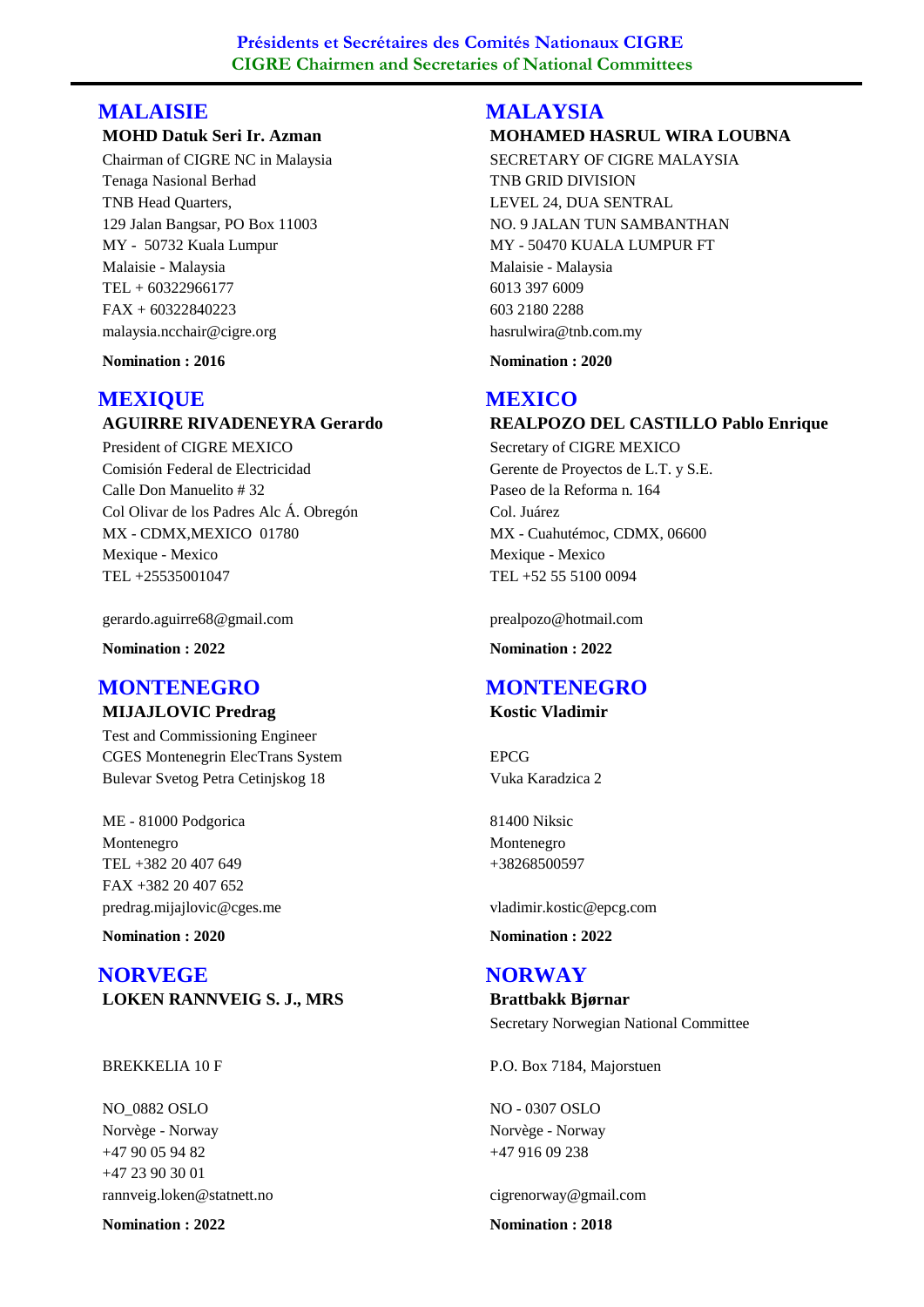## **NOUVELLE ZELANDE**

#### **RAY Doug**

Vector Ltd PO Box 99882 Newmarket Auckland +64 9 978 7683 Nouvelle Zélande - New Zealand

doug.ray@vector.co.nz

**Nomination : 2018**

## **PARAGUAY**

## **PEREIRA DOMENECH HELIO BENITO**

Chairman Paraguay NC INDEPENDENT TECHNICAL ADVISOR-POWER S Tte. Jose Duarte 2966 c/ Consejal Vargas Barrio Herrera ASUNCION +595 981 441 001 Paraguay

cigreparaguay1@gmail.com

**Nomination : 2007**

## **PAYS BAS**

**BAKKER Wessel** Chairman CIGRE NC

DNV GL Netherlands B.V. P.O. Box 9035

NL - 6800 ET Arnhem TEL +31625077332 Pays Bas - Netherlands

wessel.bakker@dnv.com

**Nomination : 2012**

## **PEROU**

## **VAILLANT Daniel**

Senior Partner AEDILES CAPITAL Chairman of CIGRE PERU Calle Porta 742 Miraflores PE-Lima 18 +51 989047582 Pérou - Peru

daniel.vaillant@outlook.com

**Nomination : 2020**

#### **NEW ZEALAND**

#### **LEE Nicholas (Nick)**

CIGRE New Zealand (NZ) Secretary Transpower NZ Limited

+64 4 590 6848 Nouvelle Zélande - New Zealand

Nick.Lee@transpower.co.nz

**Nomination : 2021**

## **PARAGUAY**

#### **GONZALEZ YARYES GUILLERMO**

Senior Engineer - NC Secretary ITAIPU BINACIONAL Avenida España 959 Centro Paraguayo de Ingenieros ASUNCION +595 981 548174 Paraguay

guillermogonzalezyaryes@gmail.com

**Nomination : 2018**

## **NETHERLANDS**

**de Bes Robert-Jan**

TenneT TSO b.v. Winterjan 1

6662 HB Elst 0623092331 Pays Bas - Netherlands

robert-jan.de.bes@tennet.eu

**Nomination : 2021**

#### **PERU**

## **MENDOZA LOPEZ Maycoll Javier**

Business Development OMEGA PERU OyM Executive Secretary of CIGRE PERU Av. Canaval y Moreyra 562 San Isidro PE-Lima27 +51 996133100 Pérou - Peru

maycoll.mendoza@outlook.com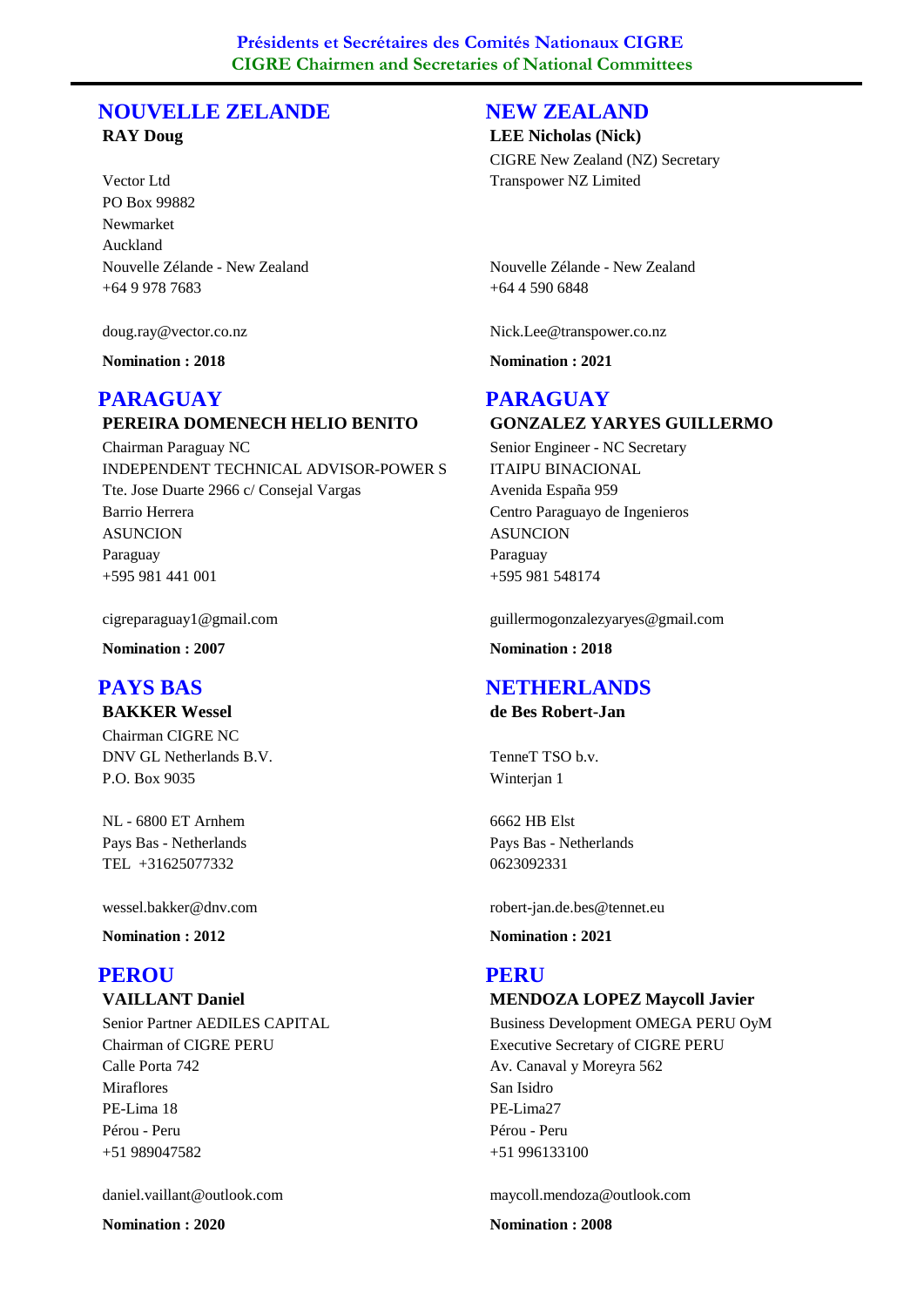## **PHILIPPINES**

**GAN Dennis Jose L**

Head, OMMD National Grid Corp of the Philippines Quezon Avenue cnr. BIR Road, Diliman

 Quezon City, Philippines Philippines

dlgan@ngcp.ph

**Nomination : 2018**

## **POLOGNE**

**SAMEK Slawomir** Chairman of the Polish NC/CIGRE Energoprojekt-Katowice SA

ul. Jesionowa 15 40-159 Katowice +48 605 672 715 Pologne - Poland

samek.slawomir@epk.com.pl

**Nomination : 2017**

## **PORTUGAL**

**ÁVILA Pedro**

Head of Operational Sustainability REN - Redes Energéticas Nacionais, SGPS, Av. dos Estados Unidos da América, 55

1769-061 Lisboa +351917596275 Portugal

pedro.avila@ren.pt

**Nomination : 2022**

## **ROUMANIE**

## **DIACONU Ciprian Gheorghe**

Chairman of Romanian NC Cigre CNTEE TRANSELECTRICA SA Str. Olterni n°2-4, Sector 3

RO - 030786, Bucuresti TEL. + 40 21 303 5612 Roumanie - Romania ciprian.diaconu@transelectrica.ro FAX. + 40 21 303 5918

**Nomination : 2010**

## **PHILIPPINES**

#### **GATDULA Gilbert G**

**HRTO** National Grid Corp of the Philippines Quezon Avenue cnr. BIR Road, Diliman

 Quezon City, Philippines Philippines

gggatdula@ngcp.ph

**Nomination : 2018**

#### **POLAND**

**LIZER Marcin** Secretary of the Polish NC/CIGRE

ul. Franciszka Kawy 16/26

01-496 Warszawa TEL +48 602410734 Pologne - Poland

marcin.lizer@siemens.com

**Nomination : 2017**

#### **HENRIQUES GOMES CABRAL Pedro PORTUGAL**

Advisor REN - Rede Eléctrica Nacional, S.A. Rua das Agras Novas, 46

PT - 4445-283 Ermesinde +351 220 036 637 Portugal pedro.cabral@ren.pt +351 220 036 633

**Nomination : 2015**

#### **MARCOLT Mihai Constantin ROMANIA**

Secretary of CIGRE NC Romania CNTEE TRANSELECTRICA SA Str. Olteni No 2-4 Sector 3 RO - 030786 Bucuresti Roumanie - Romania

mihai.marcolt@gmail.com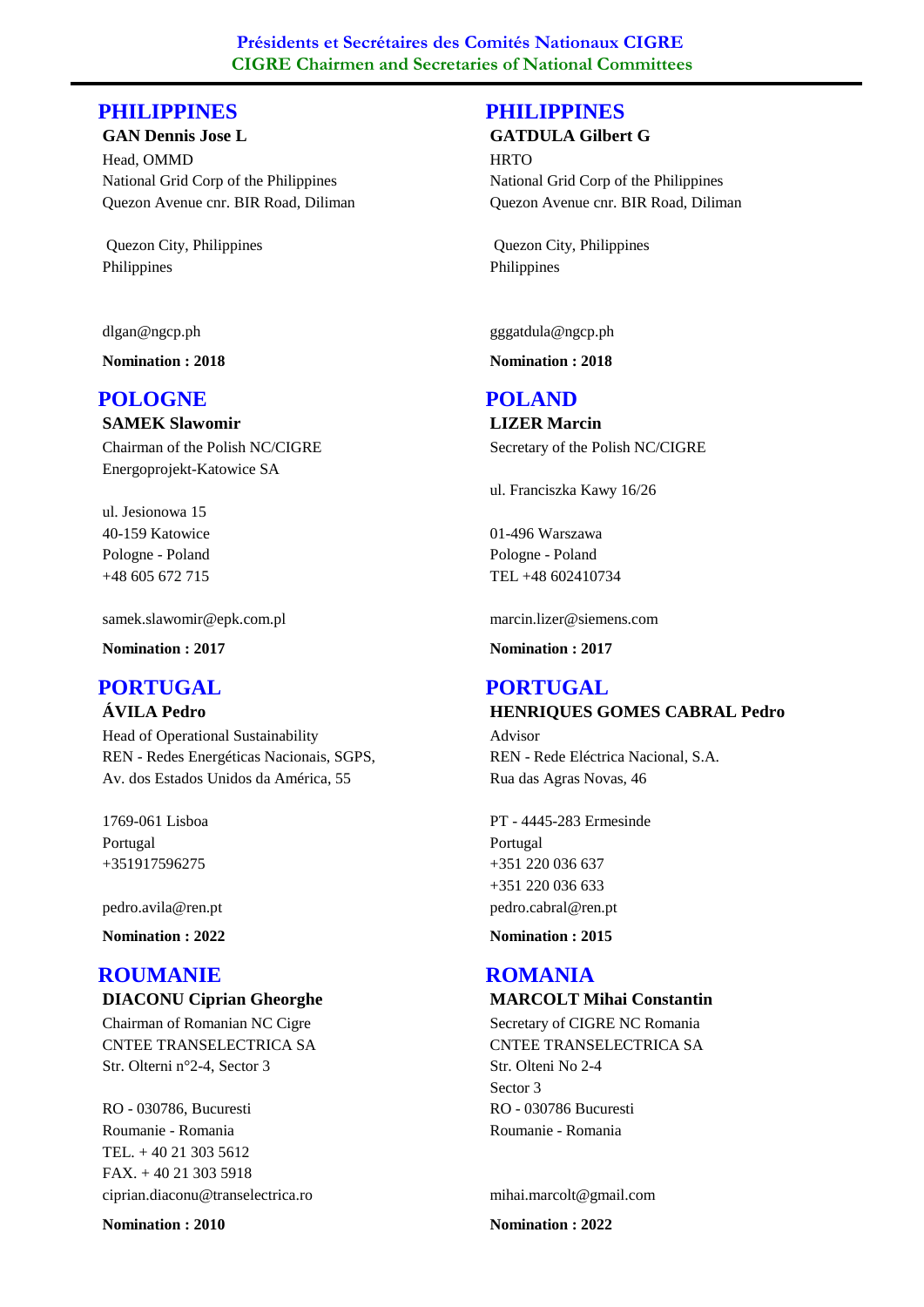## **ROYAUME UNI**

**MIDDLETON Adam** Chairman of United Kingdom NC Cigre

Royaume Uni - United Kingdom

#### **Nomination : 2016**

#### **RUSSIE**

#### **Murov Andrey**

Chairman of the Board Federal Grid Company of UES 5A Akademika Chelomeya st.

RU-117630 Moscow +7 (495) 710-90-90 Russie - Russia

cigre@cigre.ru

**Nomination : 2015**

## **PETROVIĆ Nebojša SERBIE**

EMS AD Vojvode Stepe 412

RS - 11000 BEOGRAD TEL +381 11 3972946 Serbie - Serbia nebojsa.petrovic@ems.rs FAX +381 11 3239908

**Nomination : 2018**

#### **SLOVENIE**

#### **Hrast Marko**

Manager ELES d.o.o. Hajdrihova 2

SI - 1000 Ljubljana +386 1 474 2456 Slovénie - Slovenia marko.hrast@eles.si +386 1 474 2442

**Nomination : 2017**

## **UNITED KINGDOM**

#### **FINN John**

Engineering Consultant Secretary CIGRE UK National Committee 50 Errington Road Ponteland GB - Newcastle upon Tyne NE20 9LB TEL + 44 07584639414 Royaume Uni - United Kingdom

secretary@cigre.org.uk

**Nomination : 2016**

## **RUSSIA**

**Logatkin Andrey** Director-Head of International Cooperati PJSC ROSSETI Moscow Belovezhskaya st. 4 RU 121353 Moscow 89199680420 Russie - Russia

logatkin-av@rosseti.ru

**Nomination : 2022**

#### **TOMAŠEVIĆ Tatjana Domnić SERBIA**

Secretary Cigre Serbian Nat Committee Sekretarijat CIGRE NC Srbija Kneza Miloša 11, PO box 232

RS - 11000 Beograd TEL:+381 11 3971056 Serbie - Serbia office@cigresrbja.rs FAX:+381 11 3971056

**Nomination : 2021**

## **SLOVENIA**

**MARUSA Leon** Secretary of Slovenia National Committee Elektro Celje Vrunčeva 2a

SI - 3000 Celje TEL +386 1 474 2915 Slovénie - Slovenia leon.marusa@elektro-celje.si FAX +386 1 425 3326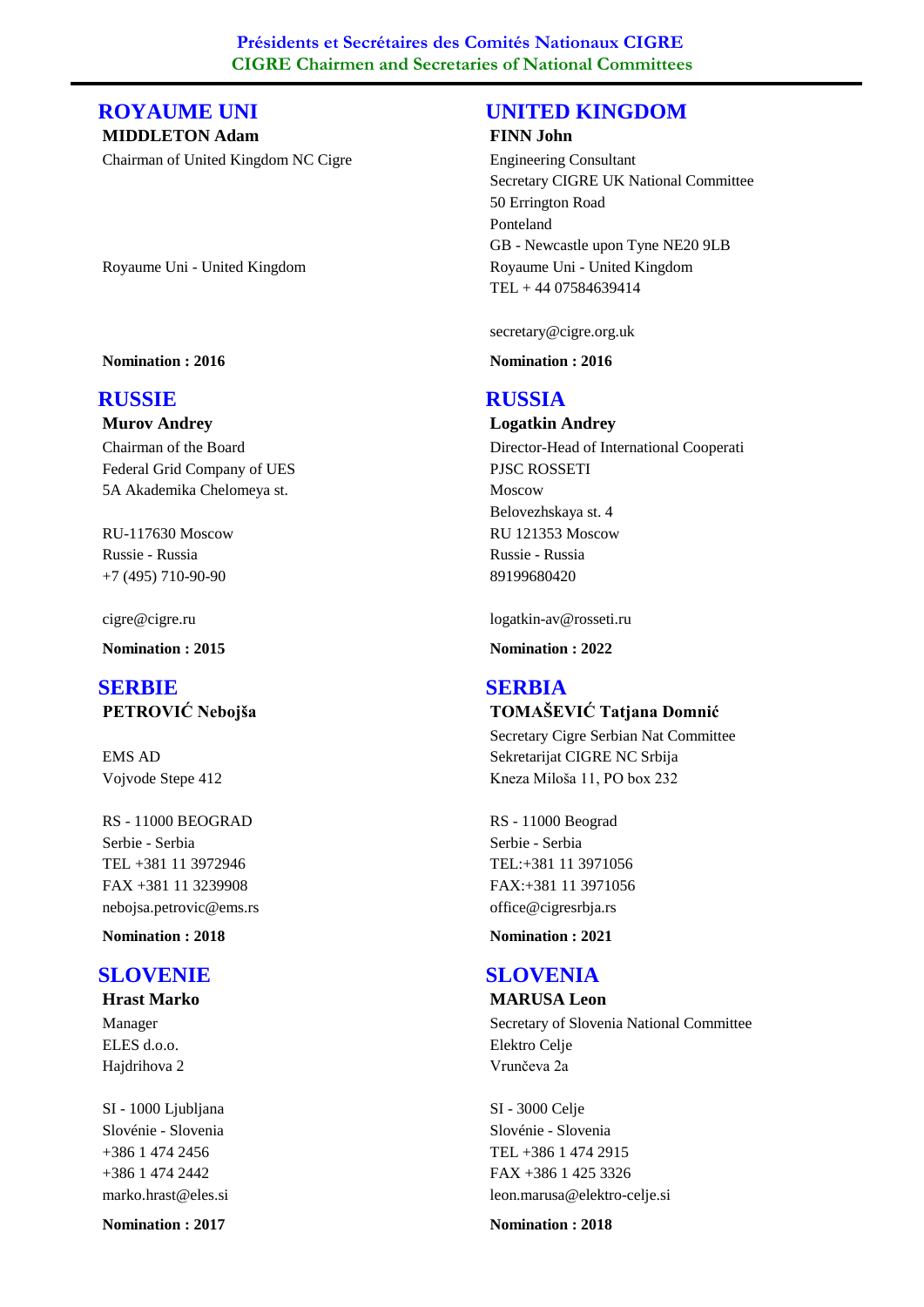#### **MOBERG Ulf G. SUEDE**

Technical Director Svenska kraftnät Box 1200

SE - 172 24 Sundbyberg TEL. + 46 8 739 78 37 Suède - Sweden ulf.moberg@svk.se FAX. + 46 8 87 10 55

**Nomination : 2015**

## **SUISSE**

## **MEIER Rudolf**

Geschäftsführer Bouygues E&S EnerTrans AG Oltnerstrasse 61

CH - 5013 Niedergösgen TEL. + 41 62 286 77 77 Suisse - Switzerland rudolf.meier@bouygues-es.com  $FAX. + 41622867665$ 

**Nomination : 2020**

#### **MÜLLER Zdenek TCHEQUE ET SLOVAQUE REPS.**

Ingineer Fakulta Elektro CVUT Technicka 2

CZ - 166 27 Praha 6 TEL + 42 0224 352 372 Tchèque (Rép.) - Czech (Rep.) zdenek.muller@fel.cvut.cz FAX + 42 0233 337 556

**Nomination : 2017**

#### **PETCHSANTHAD Kitti THAILANDE**

Asst. Gov.,Transmission System Operation EGAT 53 Moo 2 Charansanitwong Road Bang Kruai Nonthaburi 11130 TEL. +66 2 436 2011 Thaïlande - Thailand kitti.p@egat.co.th FAX +66 2 436 2992

**Nomination : 2022**

## **SWEDEN**

#### **Stjernfeldt Susanne**

Research Area Director Energiforsk AB Olof Palmes gata 31

SE - 101 53 Stockholm TEL + 46 8 677 27 51 Suède - Sweden susanne.stjernfeldt@energiforsk.se FAX + 46 8 677 25 35

**Nomination : 2016**

## **SWITZERLAND**

**STOECKLI Marcel**

Secretary Switzerland National Committee Electrosuisse Luppmenstrasse 1 Case postale 269 CH 8320 Fehraltorf TEL +41 58 595 12 50 Suisse - Switzerland

marcel.stoeckli@electrosuisse.ch

**Nomination : 2018**

## **CZECH AND SLOVAK REPS.**

**TLUSTY Josef**

Prof. Doc. Ing. CSc. Czech Technical University CVUT Technicka 2 Faculty of Electrical Engineering CZ - 166 27 Praha 6 TEL. 42 0 224 352 143 Tchèque (Rép.) - Czech (Rep.) tlusty@fel.cvut.cz FAX. 42 0 233 337 556

**Nomination : 2001**

#### **PANUSCHAI SOMKIAT THAILAND**

Asst. Gov. Transmission System Operation EGAT 53 Moo 2 Charansanitwong Road, Bang Kruai Nonthaburi 11130 +66 2436 3063 Thaïlande - Thailand

somkiat.pa@egat.co.th